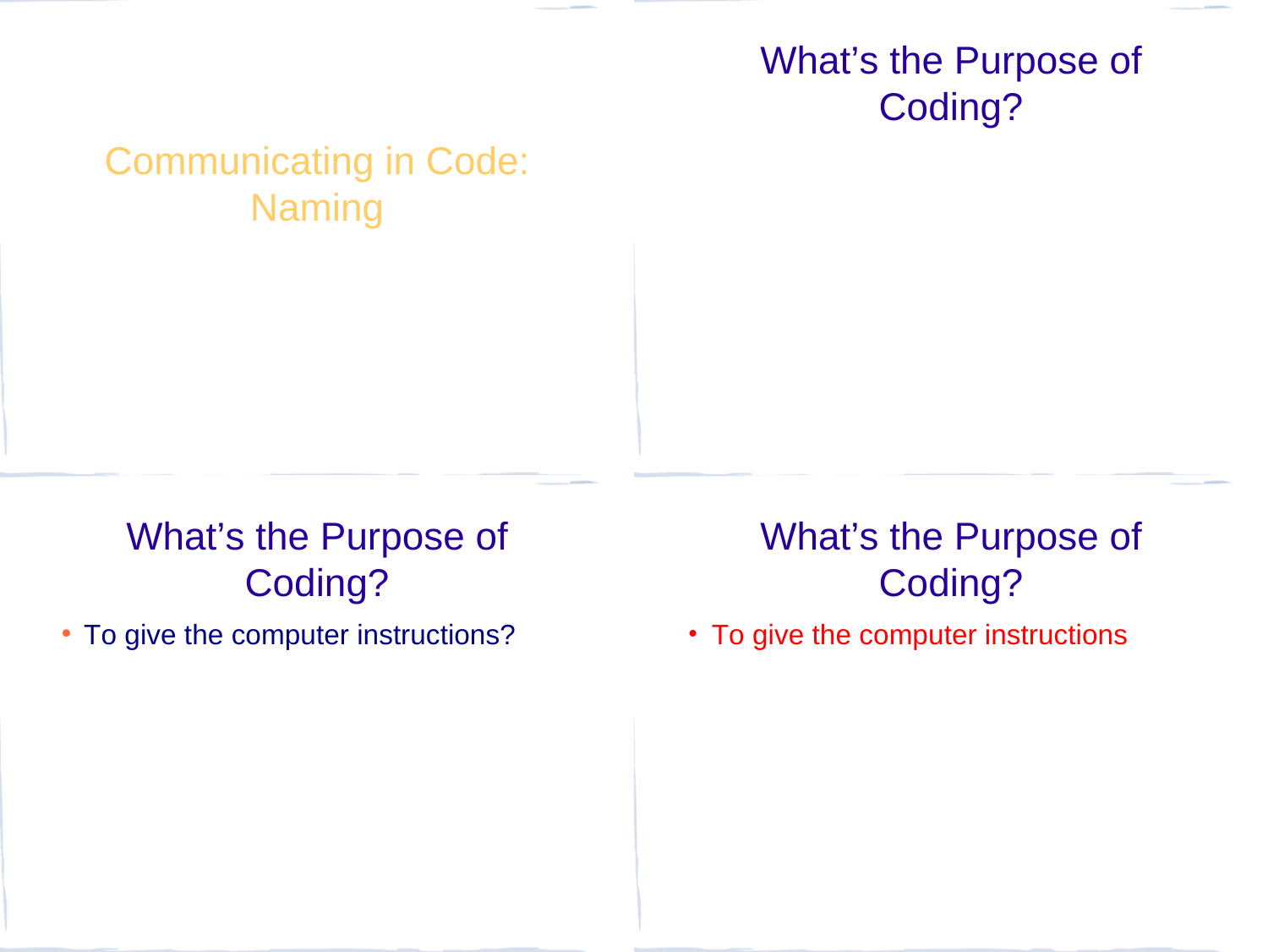# What's the Purpose of Coding?

- To give the computer instructions
- To demonstrate your skill?

## What's the Purpose of Coding?

- To give the computer instructions
- To demonstrate your skill

# What's the Purpose of Coding?

- To give the computer instructions
- To demonstrate your skill
- An effective way to express ideas of what you want the computer to do

## What's the Purpose of Coding?

- An effective way to express ideas of what you want the computer to do
- Communication!
	- To the computer
	- To yourself (later on)
	- To others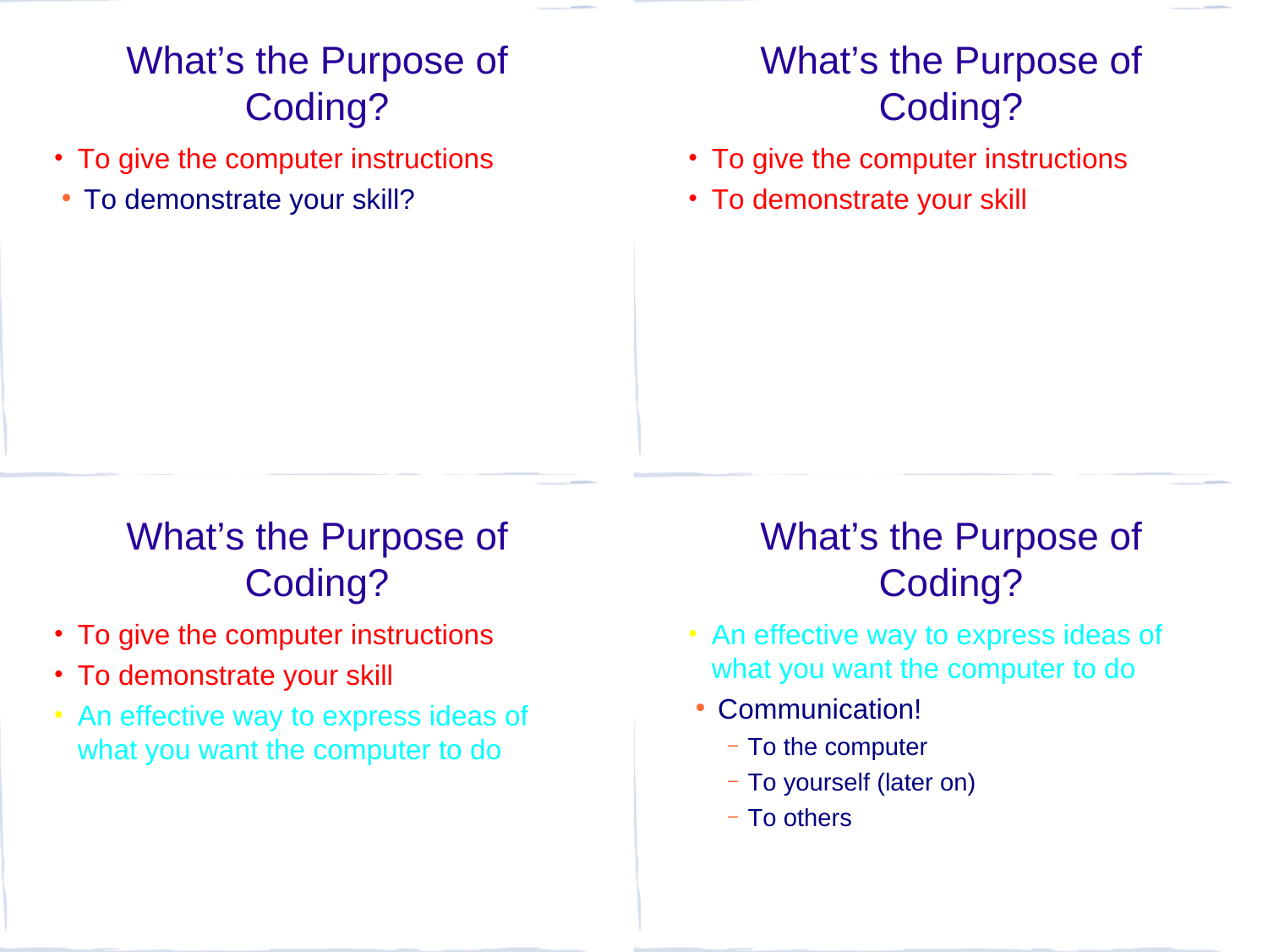#### What about Documentation?

- External documentation is very useful, but has its own problems
	- Can be out of date/inconsistent with program
	- Maintained separately (multiple files)
	- Often for a different audience
		- developer vs. user
- Clearly written code can be more important than well-written documentation of that code

### Communicating in Code

- Choosing good names
- Including appropriate comments
- Following good layout and style
- These are all critical to documentation, and with good naming, commenting, and layout, other documentation may be unnecessary!

#### Names

- We assign names throughout a program
- Give identity
- Imply behavior/purpose
- Provide recognition

#### What gets named?

- Variables
- Functions
- Types/classes
- Namespaces
- Macros
- Source Files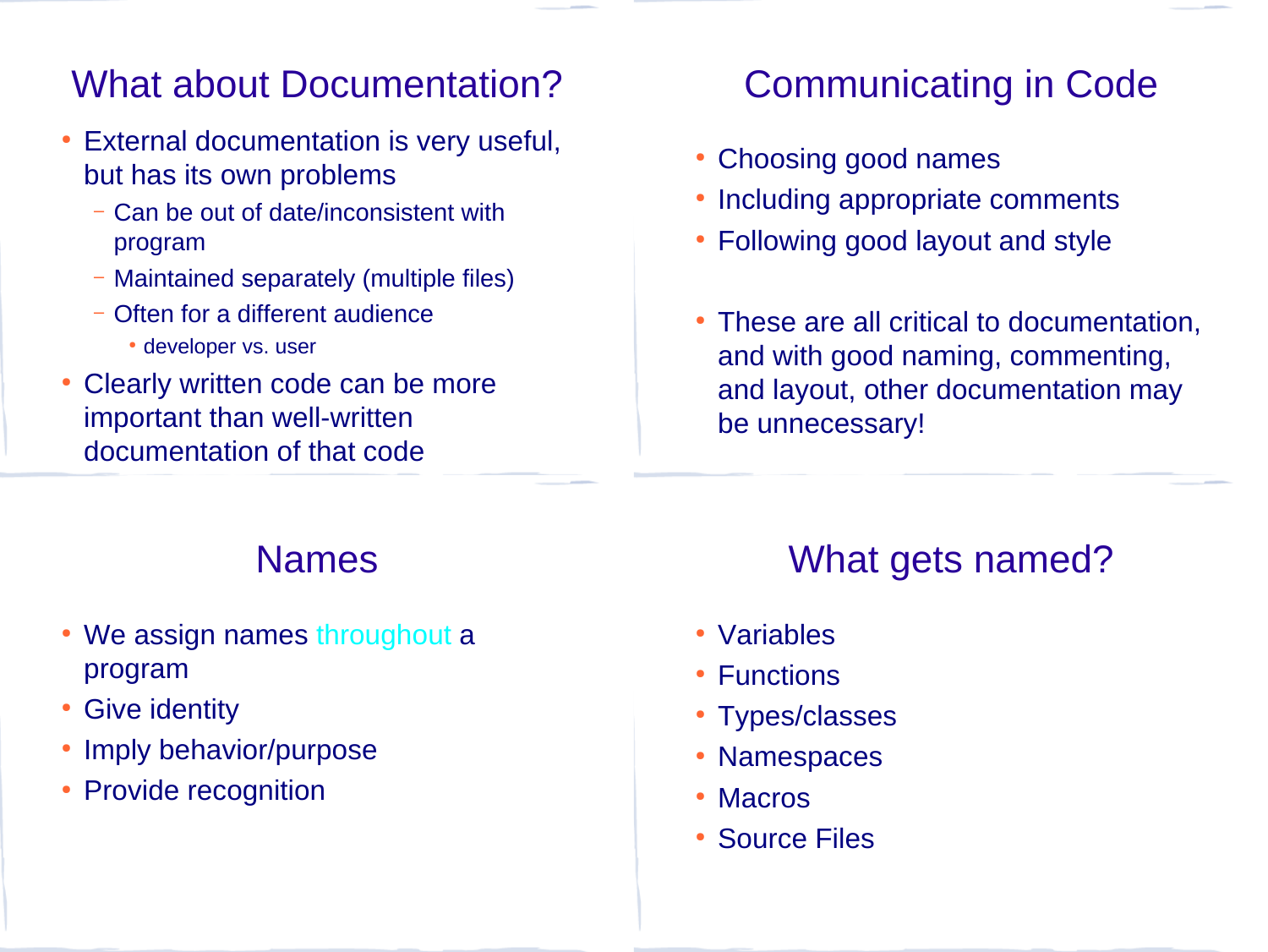## Choosing Names

- Sometimes there are naming conventions
	- If you work at a company that has an agreed convention, follow it!
- But, there are several "wise" ideas to consider when choosing names.

### Naming Considerations

Be sure it's not a reserved name (Duh!) Sometimes it's easy to forget…

Make it informative Keep it concise Make it memorable Make it pronounceable

#### Informative Names

- The amount of information a name needs depends on its scope – understand it when seen
- Use descriptive names for globals, short names for locals
- Large routines/loops need more descriptive names

```
s = 0:
for (WhichGroup=0; WhichGroup<num; WhichGroup++)
  {
  s += G[WhichGroup].n();
}
```
### Informative Names

- The amount of information a name needs depends on its scope – understand it when seen
- Use descriptive names for globals, short names for locals
- Large routines/loops need more descriptive names

```
nAnimals = 0;
for (i=0; i<NumAnimalGroups; i++) {
  nAnimals += AnimalGroup[i].NumberInGroup();
}
```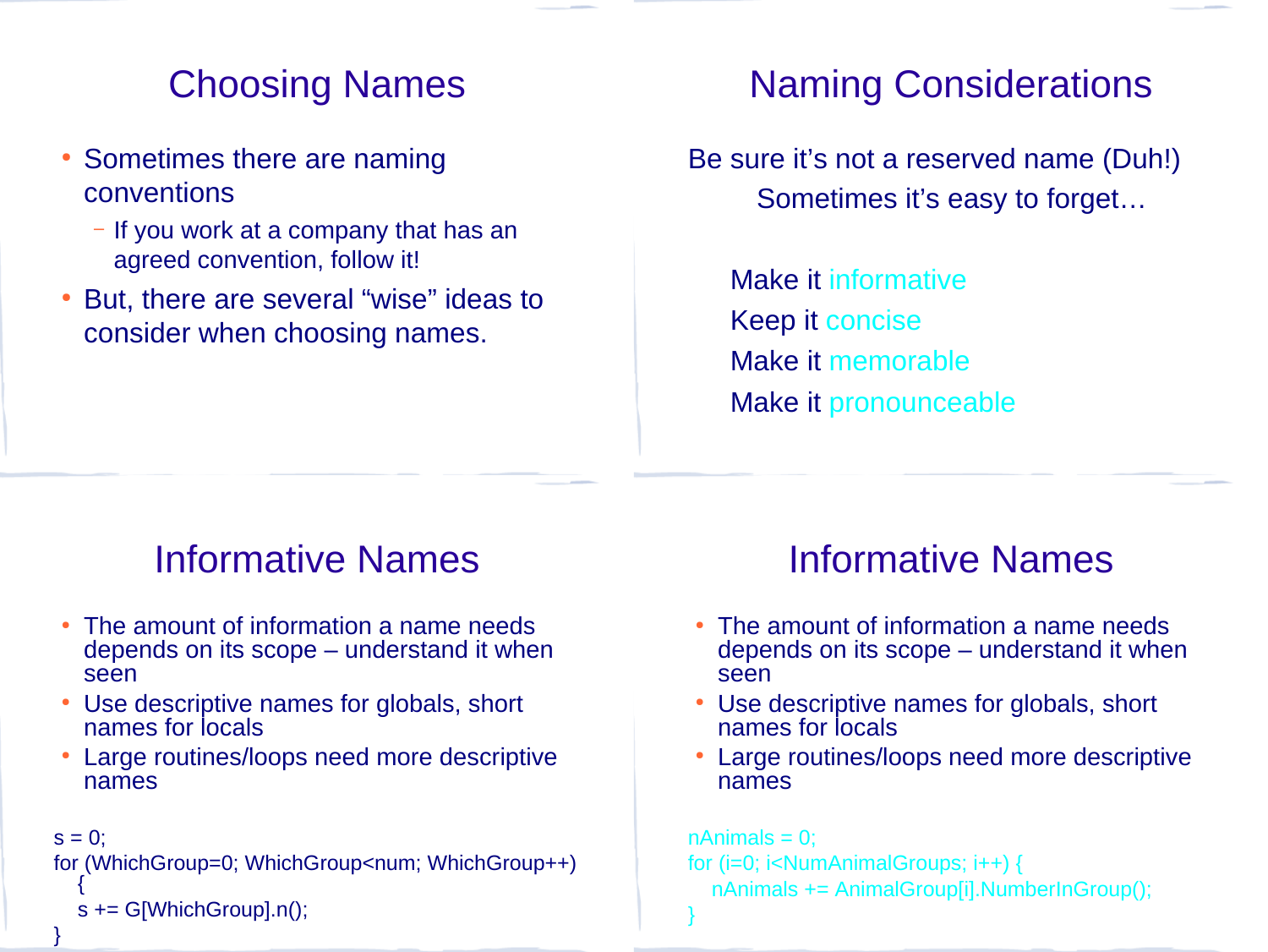#### Descriptive Names

- Names should convey what it represents or does, unless obvious from context
- Describe everything a routine does
	- Print() vs. PrintAndCloseFile()
- Avoid meaningless or vague names
	- HandleData(), PerformAction(), etc.

#### Descriptive Names

- Procedures: Active names
	- Verb followed by noun
	- AnotherStudent(s) vs. AddStudent(s)
- Functions different: give return value
	- GetNumStudents() vs. numStudents()
- Booleans: Be clear what is returned
	- checkEOF vs. isEOF

### Consistent Names

- Key: Be Consistent!
	- nKids, numKids, num\_kids, NumKids, nkids, Number\_Kids, numberofkids
	- Write1stObject(), WriteSecondObject(), write\_third\_object()
	- averageSalary vs. salaryMinimum
- Use related names for related operations
	- OpenFile(): CloseFile() vs. fclose()
	- open/close, first/last, old/new, min/max, etc.

## Name Length

- Tradeoff between description and visual space
- Moderate-length names tend to be best
	- 8-20 characters
- If a glance at the code seems like it has lots of short or lots of long names, use caution!
- Scope plays a role
- Rarely-used functions might be longer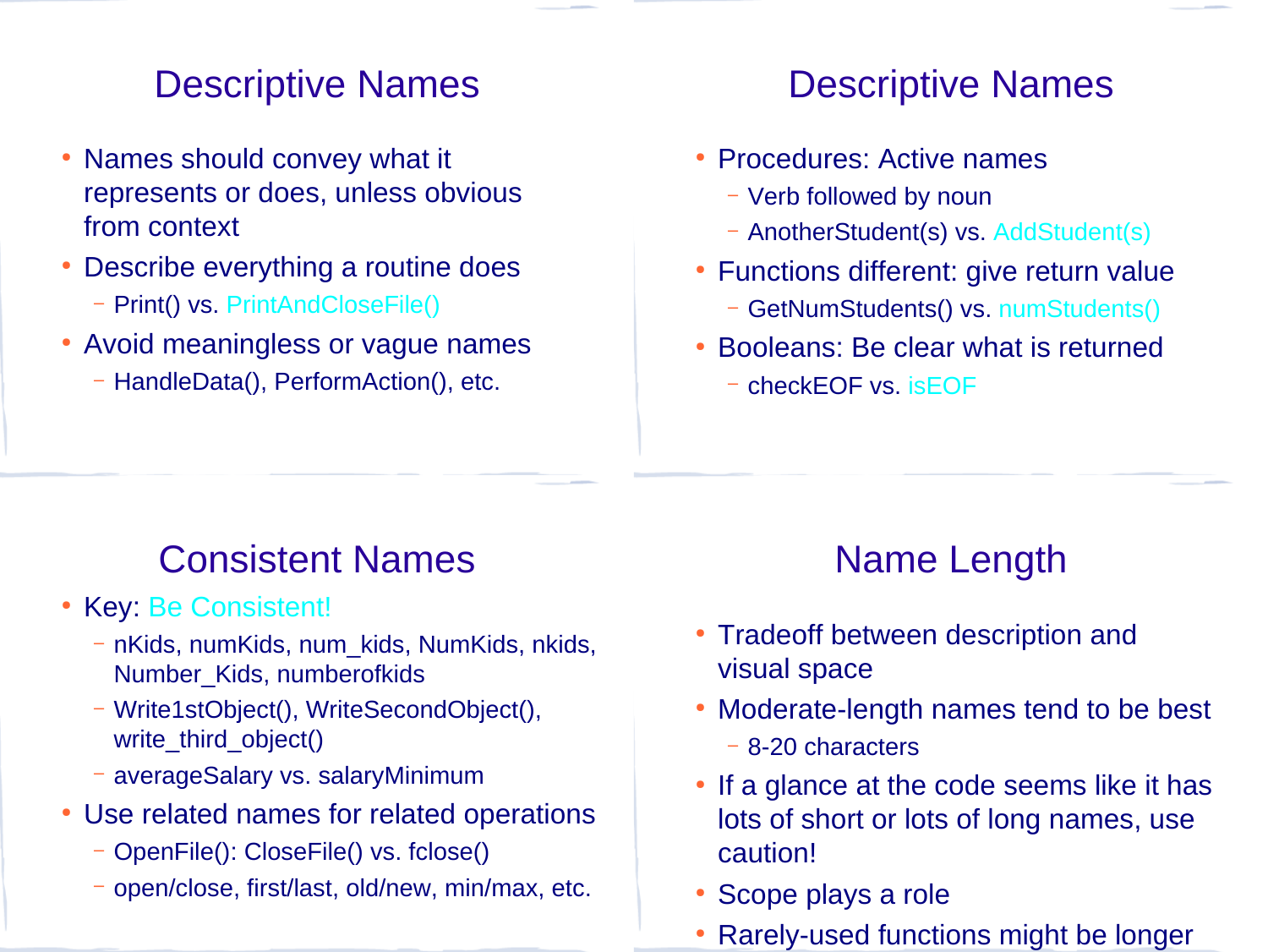## Other Random Naming **Considerations**

- Beware of "temp" variables
- Be careful of reusing variable names
- Be careful of overloading names
- Avoid intentional misspellings
- **Consider pronunciation**

### **Conventions**

- Lots of conventions out there
- Conventions help convey information away from its definition
- Very useful for larger groups/programs
- Examples:
	- Globals have initial capital letters
	- Constants are in ALL CAPS
	- Etc.

# Common Naming **Conventions**

- Beginning/ending with a p if a pointer
- Starting with n for a number
- *i*, *j* are integer indices
- s is a string, c or ch are characters

#### Example: Hungarian Naming Convention

- **Base types:** 
	- wn Window
	- scr Screen Region
	- fon Font
	- ch Character
	- pa Paragraph
- Eg: wnMain, scrUserWorkspace